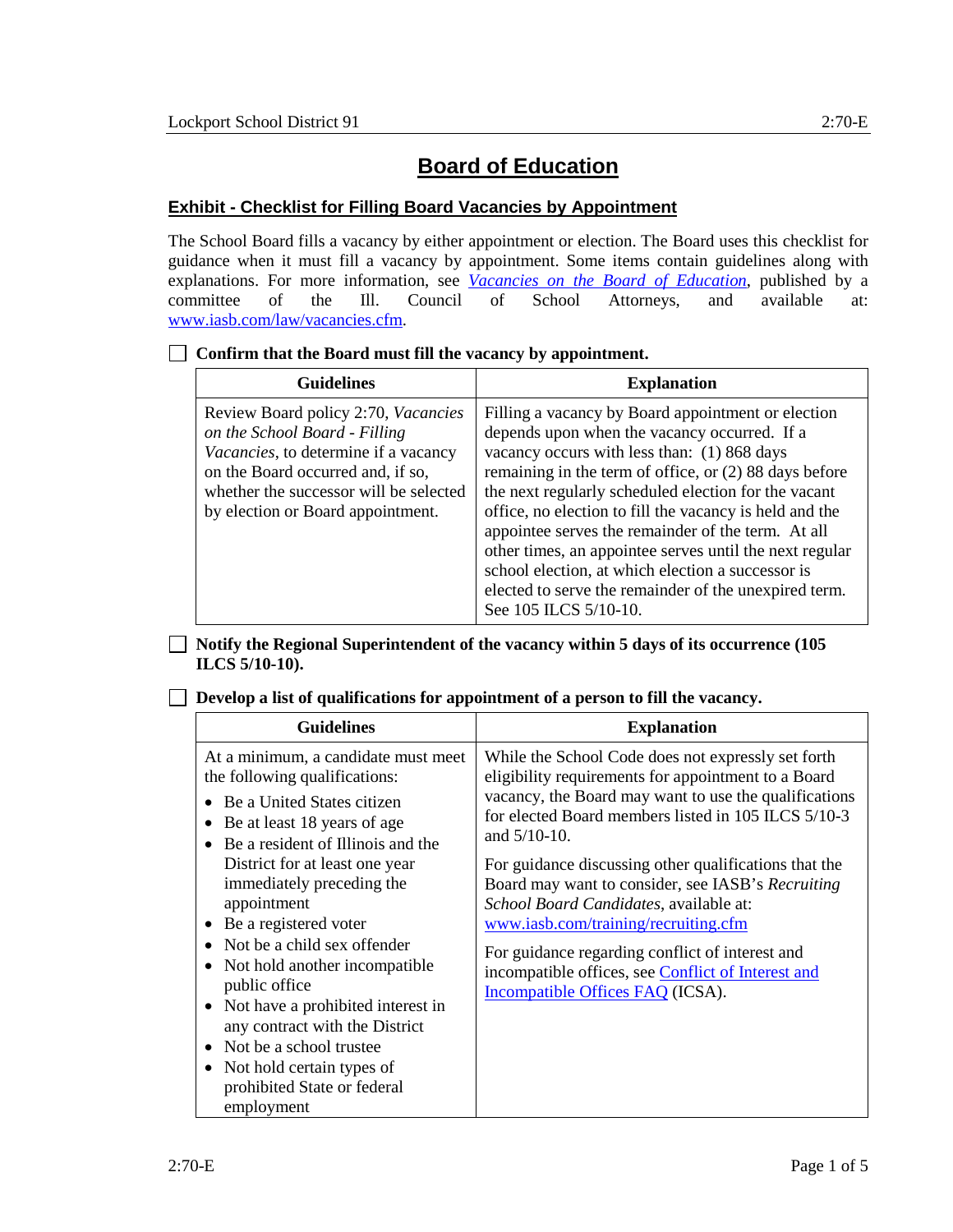| <b>Guidelines</b>                                                                                                                                                                                                                                                                                                                                                                  | <b>Explanation</b>                                                                                                                                                                                                                                                                                     |
|------------------------------------------------------------------------------------------------------------------------------------------------------------------------------------------------------------------------------------------------------------------------------------------------------------------------------------------------------------------------------------|--------------------------------------------------------------------------------------------------------------------------------------------------------------------------------------------------------------------------------------------------------------------------------------------------------|
| When additional qualifications apply,<br>the following items may be included<br>in the Board's list of qualifications:<br>• Meet all qualifications based upon<br>the distribution of population<br>among congressional townships in<br>the district.<br>• Meet all qualifications based upon<br>the distribution of population<br>among incorporated and<br>unincorporated areas. | Board members of some community unit school<br>districts may be subject to historical residential<br>qualifications based on the distribution of population<br>among congressional townships in the district or<br>between the district's incorporated and unincorporated<br>areas (105 ILCS 5/11A-8). |

# **Decide who will receive completed vacancy applications.**

| <b>Guidelines</b>                                                                                                                                                                                 | <b>Explanation</b>                                                                                                                                                                                                                                                                                                                                                                                                                                                 |
|---------------------------------------------------------------------------------------------------------------------------------------------------------------------------------------------------|--------------------------------------------------------------------------------------------------------------------------------------------------------------------------------------------------------------------------------------------------------------------------------------------------------------------------------------------------------------------------------------------------------------------------------------------------------------------|
| The Board President will accept<br>applications.<br>The Board will discuss, at an open<br>meeting, its process to review the<br>applications and who will contact<br>applicants for an interview. | Who accepts vacancy applications is at the Board's<br>sole discretion. According to 2:110, Qualifications,<br>Term, and Duties of Board Officers, the Board<br>President is a logical officer to accept the applications,<br>but this task may be delegated to the Secretary or<br>Superintendent's secretary if the Board determines<br>that it is more convenient. Who accepts the<br>applications must be decided prior to posting the<br>vacancy announcement. |

### **Create the Board member vacancy announcement.**

| Announcement                                                                                                                                                                                               | <b>Explanation</b>                                                                                                                                                                                                                                                                                          |
|------------------------------------------------------------------------------------------------------------------------------------------------------------------------------------------------------------|-------------------------------------------------------------------------------------------------------------------------------------------------------------------------------------------------------------------------------------------------------------------------------------------------------------|
| School District ________ Board<br><b>Member Vacancy</b><br>The School District is accepting<br>applications to fill the vacancy<br>resulting from [reason for vacancy] of<br>[former Board member's name]. | The contents of a vacancy announcement, how it is<br>announced, and where it is posted are at the Board's<br>sole discretion.<br>The Board may want to announce the vacancy and its<br>intent to fill it by appointment during an open<br>meeting. The announcement may be posted on the                    |
| The individual selected will serve on<br>the School Board from the date of<br>appointment to [ <i>date</i> ].                                                                                              | District's website and in the local newspaper(s).<br>The length of the appointment depends upon when<br>during the term of office the vacancy occurred. See<br>105 ILCS 5/10-10 and Board policy 2:70, Vacancies<br>on the School Board - Filling Vacancies, to determine<br>the length of the appointment. |
| The School District [School District's<br><i>philosophy or mission statement</i> ].                                                                                                                        | See Board policy 1:30, School District Philosophy, for<br>the District's mission statement that is specific to the<br>community's goals.                                                                                                                                                                    |
| Applicants for the Board vacancy<br>must be: [ <i>Board's list of</i><br>qualifications].                                                                                                                  | See checklist item titled Develop a list of<br>qualifications for appointment of a person to fill the<br>vacancy above.                                                                                                                                                                                     |
| Applicants should show familiarity                                                                                                                                                                         | Listing this along with the Board's list of                                                                                                                                                                                                                                                                 |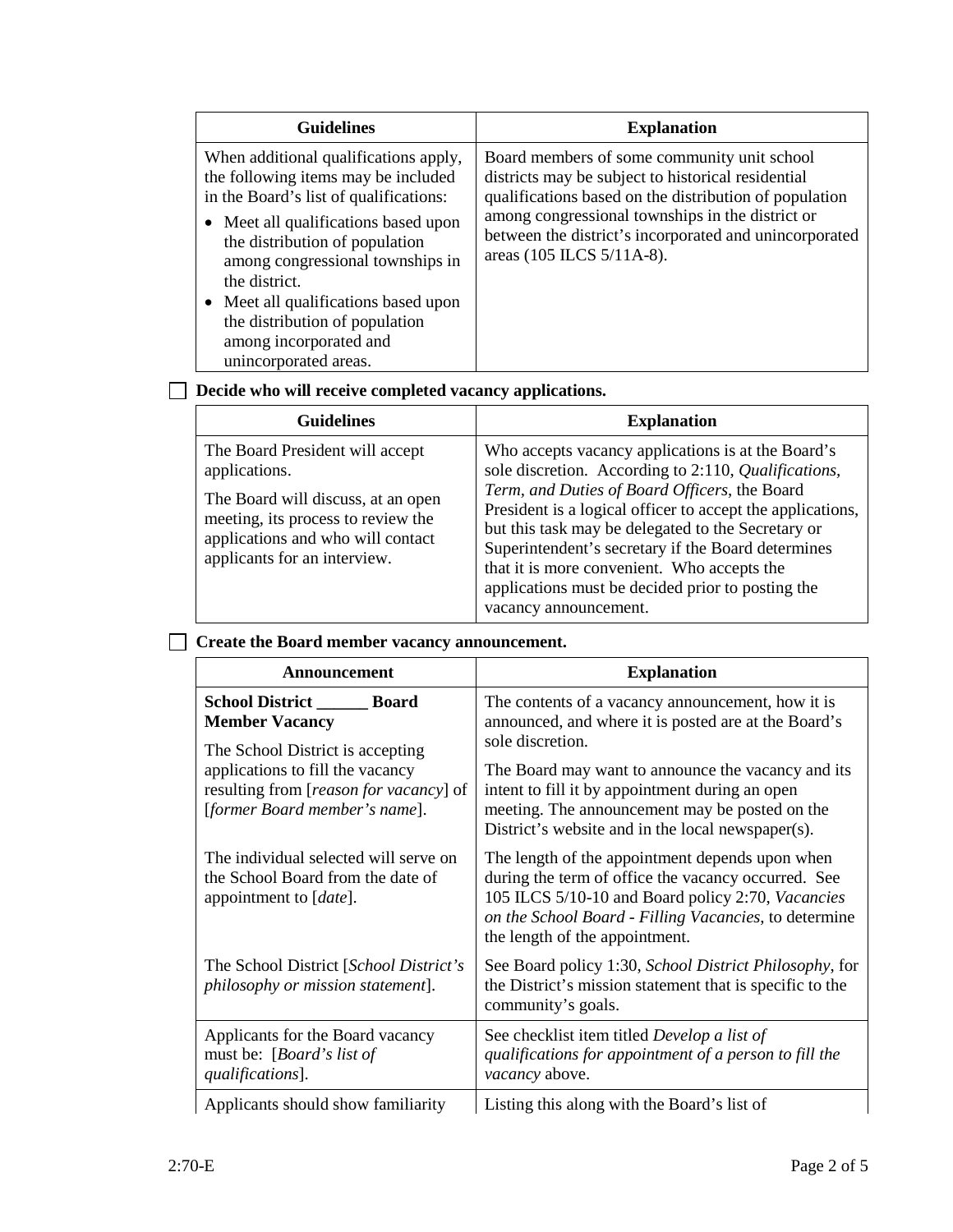| <b>Announcement</b>                                                                                                                                                                                                                                                   | <b>Explanation</b>                                                                                                                                                                                                                                                                                                                                                                                                                 |
|-----------------------------------------------------------------------------------------------------------------------------------------------------------------------------------------------------------------------------------------------------------------------|------------------------------------------------------------------------------------------------------------------------------------------------------------------------------------------------------------------------------------------------------------------------------------------------------------------------------------------------------------------------------------------------------------------------------------|
| with the Board's policies regarding<br>general duties and responsibilities of a<br>Board and a Board member, including<br>fiduciary responsibilities, conflict of<br>interest, ethics and gift ban. The<br>Board's policies are available at<br>[ <i>locations</i> ]. | qualifications assists candidates in understanding a<br>Board member's duties and responsibilities and may<br>facilitate a better conversation during the interview<br>process. See Board policies: 2:20, Powers and Duties<br>of the Board of Education; Indemnification; 2:80,<br>Board Member Oath and Conduct; 2:100, Board<br>Member Conflict of Interest; 2:105 Ethics and Gift<br>Ban; and 2:120, Board Member Development. |
| Applications may be obtained at<br>[location and address and/or website]<br>beginning on [ <i>date and time</i> ].                                                                                                                                                    | See action item titled <i>Decide who will receive</i><br>completed vacancy applications above.                                                                                                                                                                                                                                                                                                                                     |
| Completed applications may be<br>turned in by [time and date] to [name<br>and title of person receiving<br><i>applications</i> ].                                                                                                                                     |                                                                                                                                                                                                                                                                                                                                                                                                                                    |

**Publicize the vacancy announcement by placing it on the District's website, announcing it at a meeting, and/or advertising it in the local newspaper(s).**

**Accept and review applications from prospective candidates (see** *Decide who will receive completed vacancy applications* **above).**

**Contact appropriate applicants for interviews (see** *Decide who will receive completed vacancy applications* **above).**

| <b>Interview Questions</b>                                                                       | <b>Explanation</b>                                                                                                                                        |
|--------------------------------------------------------------------------------------------------|-----------------------------------------------------------------------------------------------------------------------------------------------------------|
| Why do you want to be a Board<br>member?                                                         | Interview questions are at the Board's sole discretion.<br>This list is not exhaustive, but it may help the Board                                         |
| What specific skills would you bring<br>to the Board?                                            | tailor its questions toward finding a candidate who<br>will approach Board membership with a clear<br>understanding of its demands and expectations along |
| Please give specific examples of your<br>ability in interpersonal relationships<br>and teamwork. | with a constructive attitude toward the challenge. The<br>Board may also want to consider allowing an equal<br>amount of time for each interview.         |
| What do you see as the role of a<br>Board member?                                                | See IASB's Recruiting School Board Candidates,<br>available at: www.iasb.com/training/recruiting.cfm                                                      |
| What have you done to prepare<br>yourself for the challenges of being a<br>Board member?         | A prospective candidate to fill a vacancy may raise<br>other specific issues that the Board will want to cover<br>during an interview.                    |
| Please describe your previous<br>community or non-profit experiences.                            |                                                                                                                                                           |
| What areas in the district would you<br>like to see the Board strengthen?                        |                                                                                                                                                           |
| What is your availability to meet the<br>time, training commitments, and other                   |                                                                                                                                                           |

#### **Develop interview questions.**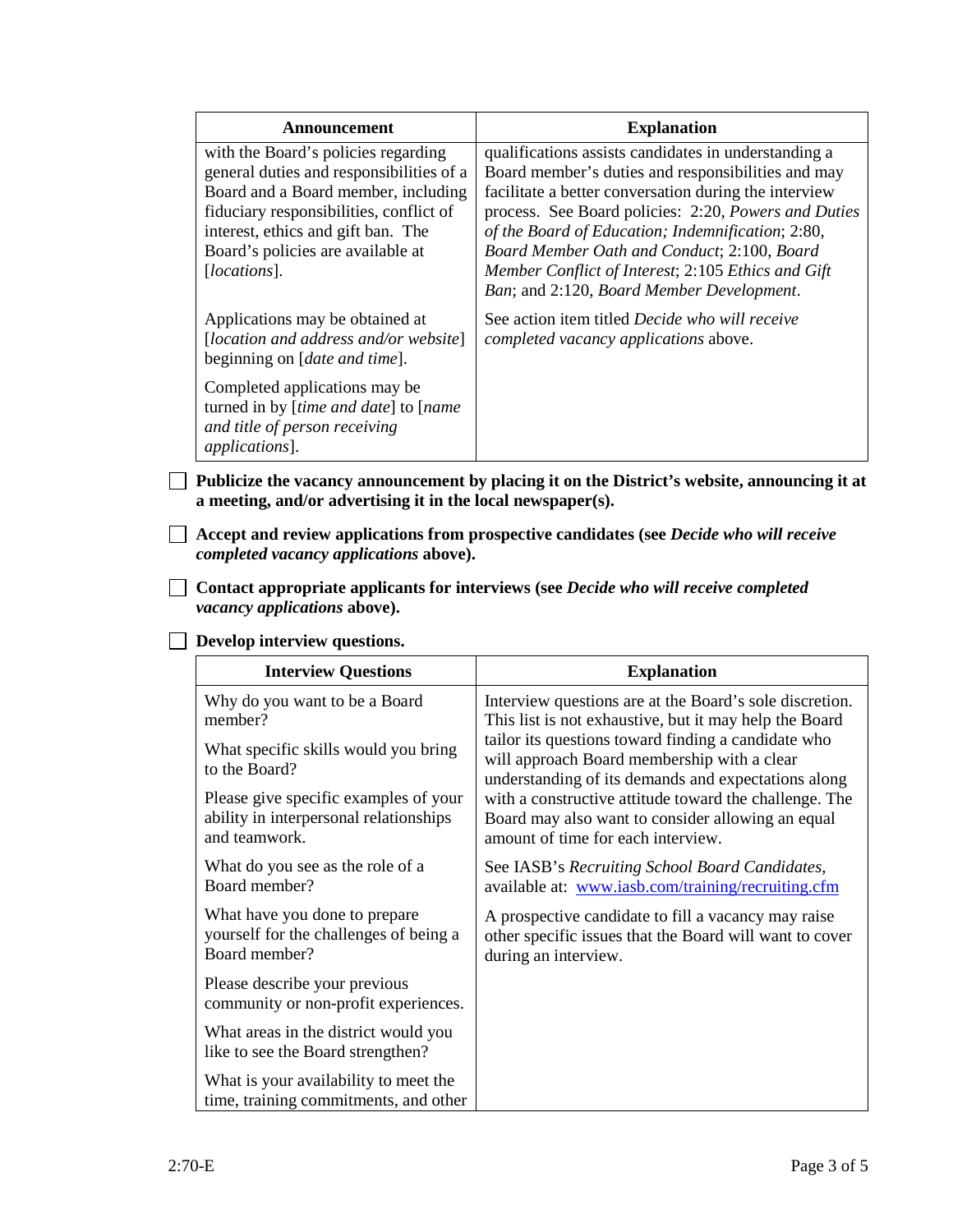| <b>Interview Questions</b>                              | <b>Explanation</b> |
|---------------------------------------------------------|--------------------|
| responsibilities required for Board<br>membership?      |                    |
| Describe what legacy you would like<br>to leave behind. |                    |

## **Conduct interviews with candidates (interviews may occur in closed session pursuant to 5 ILCS 120/2(c)(3)).**

| <b>Interview Plan</b>                                                                                                                                                                                                                                                                                    | <b>Explanation</b>                                                                                                                                                                                                                     |
|----------------------------------------------------------------------------------------------------------------------------------------------------------------------------------------------------------------------------------------------------------------------------------------------------------|----------------------------------------------------------------------------------------------------------------------------------------------------------------------------------------------------------------------------------------|
| In each interview, the Board President<br>will:<br>Introduce Board members to the<br>candidate at the beginning of the<br>interview.                                                                                                                                                                     | The Board President will lead the Board as it<br>interviews prospective candidates. See Board policy<br>2:110, Qualifications, Term, and Duties of Board<br>Officers. The president presides at all meetings (105<br>ILCS $5/10-13$ ). |
| Describe the Board's interview<br>process, selection process, and ask the<br>candidate if he or she has questions<br>about the Board's process for filling a<br>vacancy by appointment.                                                                                                                  | The Board may also want to consider allowing an<br>equal amount of time for each interview.                                                                                                                                            |
| Describe the District's philosophy or<br>mission statement.                                                                                                                                                                                                                                              |                                                                                                                                                                                                                                        |
| Describe the vacancy for the<br>candidate by reviewing the: (1)<br>qualifications, and (2) general duties<br>and responsibilities of the Board and<br>the Board members, including<br>fiduciary responsibilities, conflict of<br>interest, ethics and gift ban, and<br>general Board member development. |                                                                                                                                                                                                                                        |
| Begin asking the interview questions<br>that the Board developed.                                                                                                                                                                                                                                        |                                                                                                                                                                                                                                        |
| Ask the candidate whether he or she<br>has any questions for the Board.                                                                                                                                                                                                                                  |                                                                                                                                                                                                                                        |
| Thank the candidate and inform the<br>candidate when the Board expects to<br>make a decision and how the<br>candidate will be contacted regarding<br>the Board's decision.                                                                                                                               |                                                                                                                                                                                                                                        |